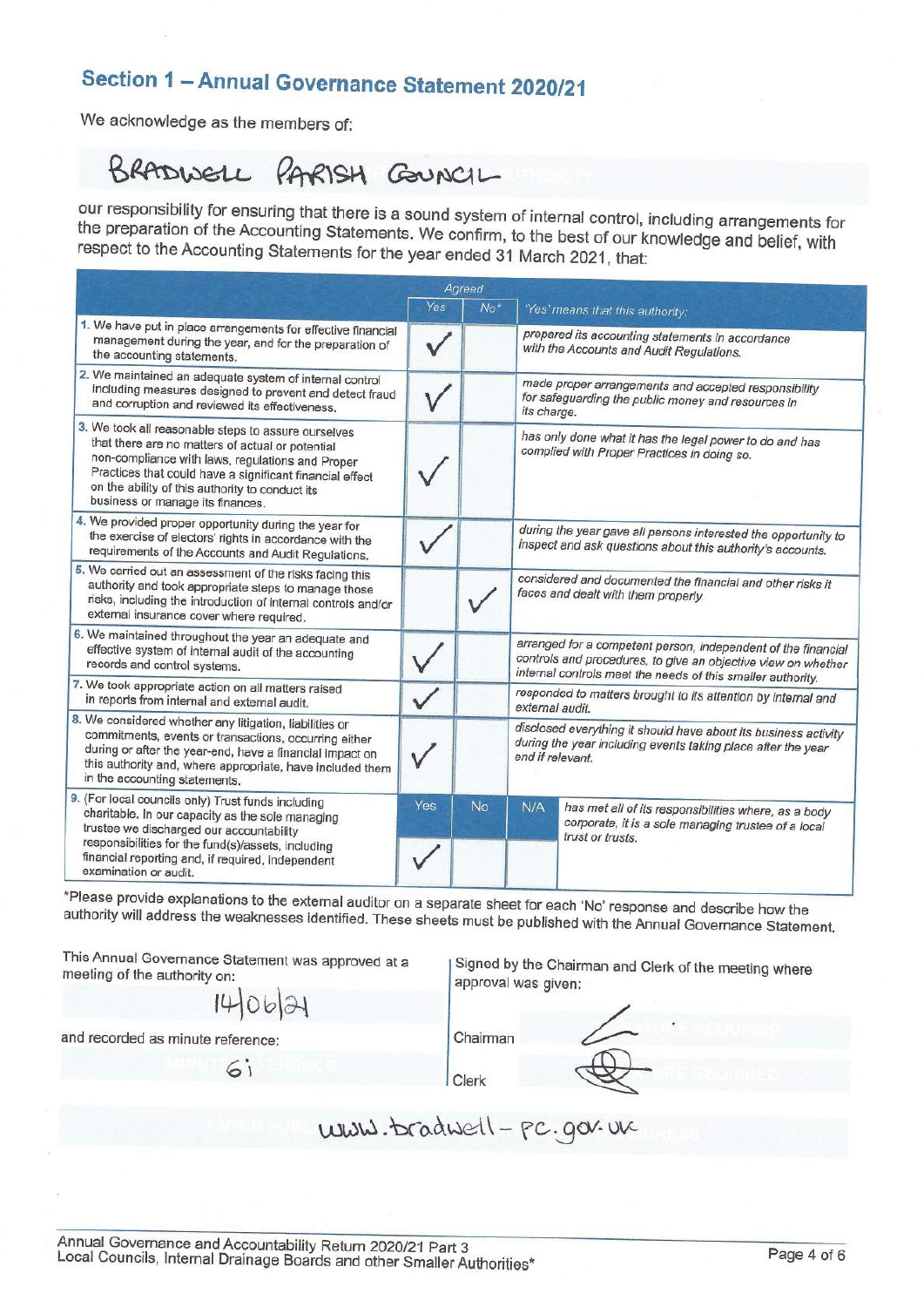## Section 2 - Accounting Statements 2020/21 for

|                                                                                        | Year ending           |                       | Notes and guidance                                                                                                                                                                                               |  |  |
|----------------------------------------------------------------------------------------|-----------------------|-----------------------|------------------------------------------------------------------------------------------------------------------------------------------------------------------------------------------------------------------|--|--|
|                                                                                        | 31 March<br>2020<br>£ | 31 March<br>2021<br>£ | Please round all figures to nearest £1. Do not leave any<br>boxes blank and report £0 or Nil balances. All figures must<br>agree to underlying financial records.                                                |  |  |
| 1. Balances brought<br>forward                                                         | 131939                | 20120                 | Total balances and reserves at the beginning of the year<br>as recorded in the financial records. Value must agree to<br>Box 7 of previous year.                                                                 |  |  |
| 2. (+) Precept or Rates and<br>Levies                                                  | 146320                | 121,339               | Total amount of precept (or for IDBs rates and levies)<br>received or receivable in the year. Exclude any grants<br>received.                                                                                    |  |  |
| 3. (+) Total other receipts                                                            | 53.508                | 33,680                | Total income or receipts as recorded in the cashbook less<br>the precept or rates/levies received (line 2). Include any<br>grants received.                                                                      |  |  |
| 4. (-) Staff costs                                                                     | 65,646                | 66124                 | Total expenditure or payments made to and on behalf<br>of all employees. Include gross salaries and wages,<br>employers NI contributions, employers pension<br>contributions, gratuities and severance payments. |  |  |
| 5. (-) Loan interest/capital<br>repayments                                             | $\circ$               | $\circ$               | Total expenditure or payments of capital and interest<br>made during the year on the authority's borrowings (if any).                                                                                            |  |  |
| 6. (-) All other payments                                                              | 104552                | 125,676               | Total expenditure or payments as recorded in the cash-<br>book less staff costs (line 4) and loan interest/capital<br>repayments (line 5).                                                                       |  |  |
| 7. (=) Balances carried<br>forward                                                     | 201, 301              | 194.928               | Total balances and reserves at the end of the year. Must<br>equal (1+2+3) - (4+5+6).                                                                                                                             |  |  |
| 8. Total value of cash and<br>short term investments                                   | 201,72)               | 194928                | The sum of all current and deposit bank accounts, cash<br>holdings and short term investments held as at 31 March -<br>To agree with bank reconciliation.                                                        |  |  |
| 9. Total fixed assets plus<br>long term investments<br>and assets                      | 40,714                | 37,865                | The value of all the property the authority owns - it is made<br>up of all its fixed assets and long term investments as at<br>31 March.                                                                         |  |  |
| 10. Total borrowings                                                                   |                       |                       | The outstanding capital balance as at 31 March of all loans<br>from third parties (including PWLB).                                                                                                              |  |  |
| 11. (For Local Councils Only) Disclosure note<br>re Trust funds (including charitable) |                       | Yes<br>No.            | The Council, as a body corporate, acts as sole trustee for<br>and is responsible for managing Trust funds or assets.                                                                                             |  |  |
|                                                                                        |                       |                       | N.B. The figures in the accounting statements above do<br>not include any Trust transactions.                                                                                                                    |  |  |

I certify that for the year ended 31 March 2021 the Accounting Statements in this Annual Governance and Accountability Return have been prepared on either a receipts and payments or income and expenditure basis following the guidance in Governance and Accountability for Smaller Authorities - a Practitioners' Guide to Proper Practices and present fairly the financial position of this authority.

Signed by Responsible Financial Officer before being presented to the authority for approval

I confirm that these Accounting Statements were approved by this authority on this date:

 $14 | 06 | 21$ 

as recorded in minute reference:

Gii

Signed by Chairman of the meeting where the Accounting Statements were approved

Date

08/06/21